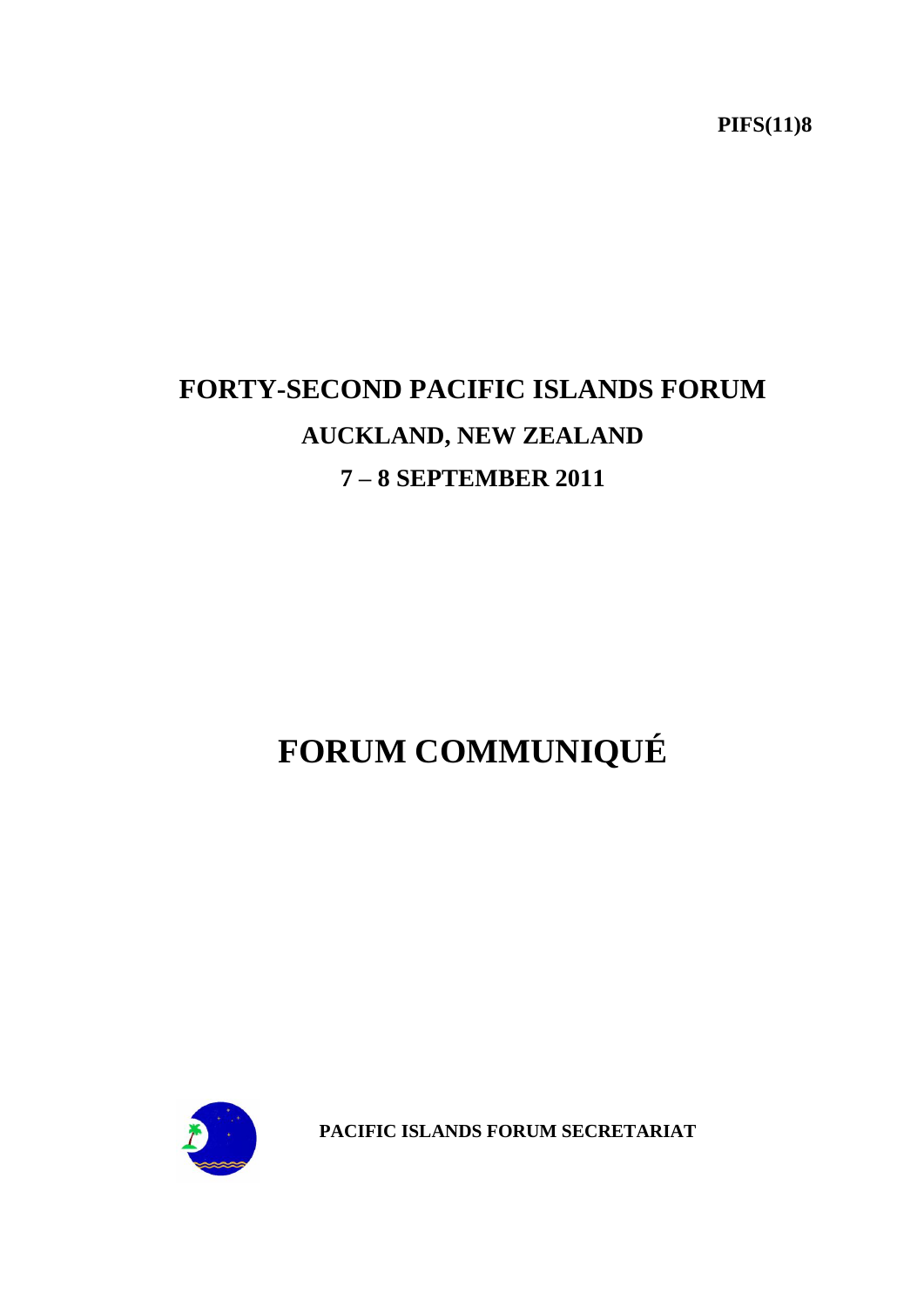PIFS(11)8

# FORTY-SECOND PACIFIC ISLANDS FORUM AUCKLAND, NEW ZEALAND 7 – 8 SEPTEMBER 2011

FORUM COMMUNIQUÉ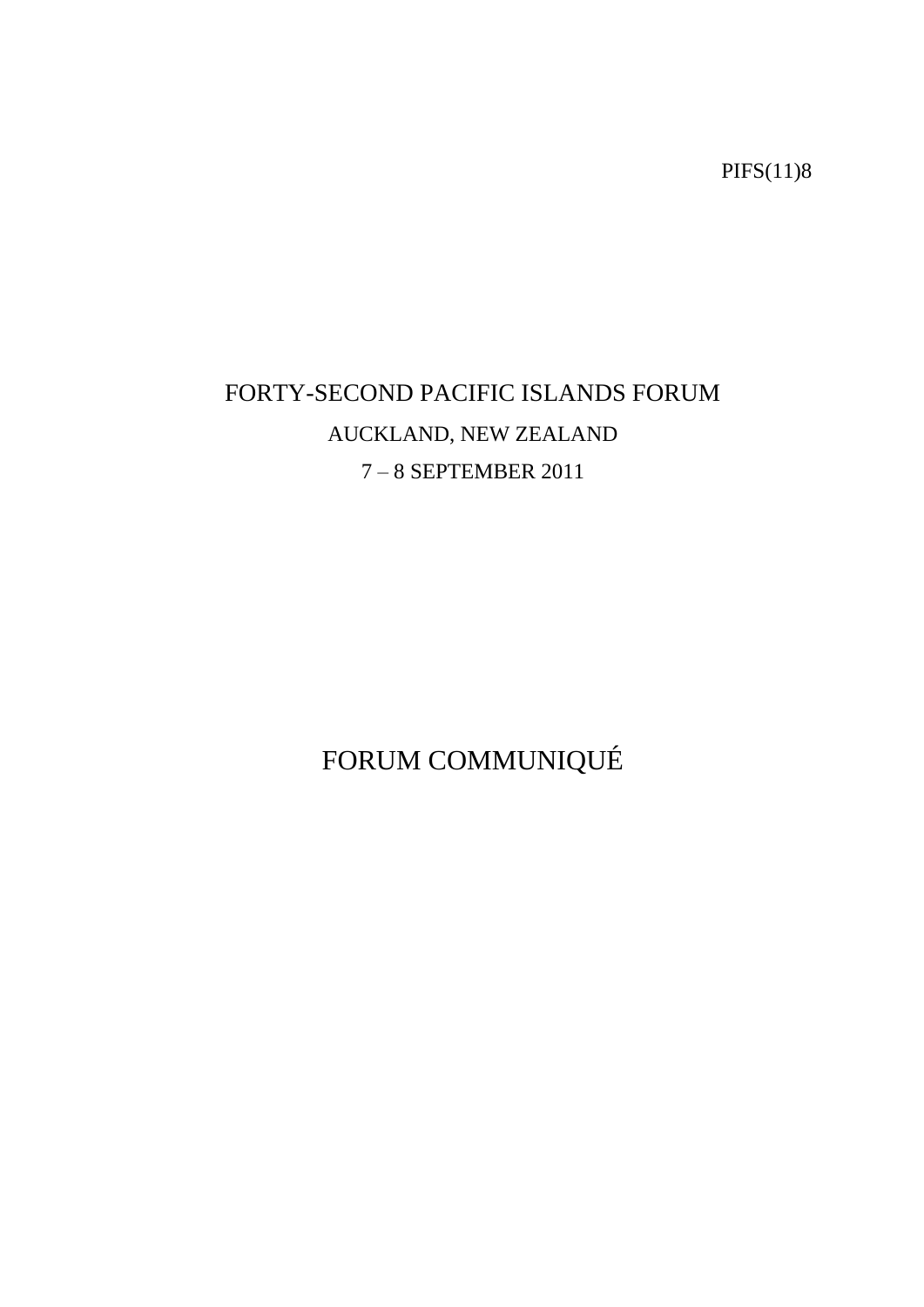#### **FORTY-SECOND PACIFIC ISLANDS FORUM Auckland, New Zealand 7 - 8 September 2011**

#### **FORUM COMMUNIQUÉ**

The Forty-Second Pacific Islands Forum was held in Auckland, New Zealand, from 7 to 8 September 2011 and was attended by Heads of State and Governments of Australia, the Cook Islands, Federated States of Micronesia, the Republic of Kiribati, the Republic of Nauru, New Zealand, Niue, the Republic of Palau, the Republic of the Marshall Islands, Papua New Guinea, Samoa, Solomon Islands, Tonga and Tuvalu. The Republic of Vanuatu was represented by its Special Envoy. New Caledonia and French Polynesia attended the formal session as Associate Members. Timor-Leste, Tokelau, Wallis and Futuna, the Asian Development Bank, the Commonwealth Secretariat, the United Nations (UN), Western and Central Pacific Fisheries Commission (WCPFC), and the World Bank attended as Observers. The Forum Retreat was held on Waiheke Island.

2. Leaders expressed their deep gratitude to the Prime Minister, the Government and people of New Zealand for the excellent arrangements made in hosting the 2011 Leaders" meeting, and for the kind hospitality extended to them during their stay in Auckland. Leaders also expressed their sincere appreciation to the tāngata whenua and citizens of Auckland for the warm reception received and goodwill extended during their participation in the 2011 Forum meeting. Leaders acknowledged the significance of this meeting being the  $40<sup>th</sup>$  anniversary of the founding of the Forum and the many achievements of the Pacific region during this period. Leaders noted the appropriateness of convening in New Zealand which hosted the inaugural meeting of Leaders in 1971.

#### **SUSTAINABLE ECONOMIC DEVELOPMENT**

3. Leaders welcomed New Zealand"s theme for the 2011 Forum of "Converting Potential into Prosperity" aimed at highlighting the many assets and resources of the Pacific that can be enhanced and developed to deliver long-lasting benefits. Leaders endorsed the *Waiheke Declaration on Sustainable Economic Development* which is attached as **Annex 1**. Leaders recognised the importance of focussing regional efforts on productive sectors where the Pacific has a comparative advantage – in particular, tourism, fisheries and agriculture. They also highlighted the importance of education, energy and infrastructure in creating an enabling environment for sustainable economic development. Leaders recognised that this focus is aligned with the national development priorities and plans of a number of Members. They also acknowledged the importance of trade integration and labour mobility for Forum Island Countries.

4. Leaders affirmed that inclusive and sustainable economic development would lead to improved quality of life and enhanced opportunities for the peoples of the Pacific. They welcomed the opportunity provided by the Private Sector Dialogue to engage directly with Pacific business representatives on the role of the private sector in driving sustainable economic growth and creating employment opportunities. Leaders emphasised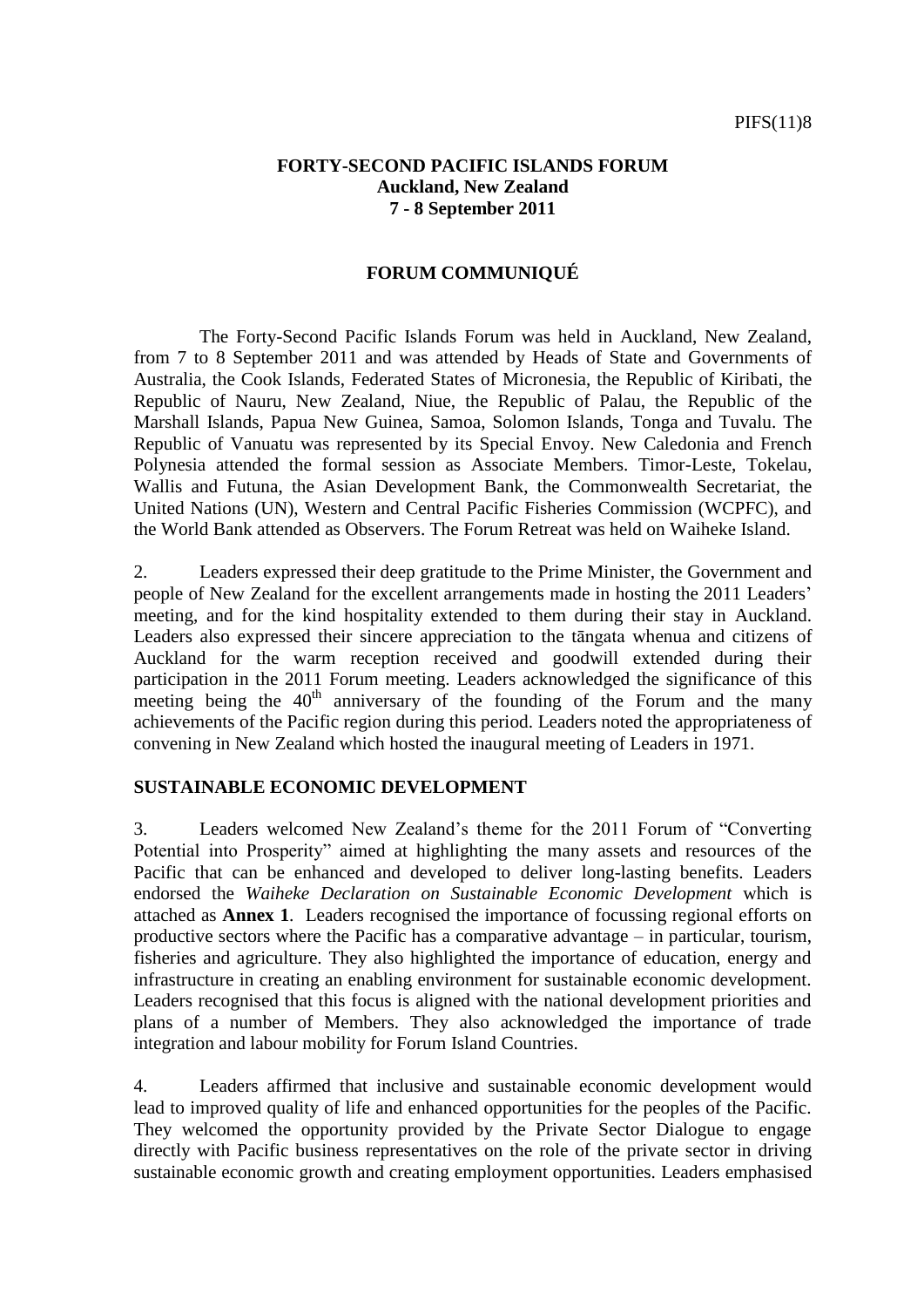the need for governments to foster an environment that encourages entrepreneurship and allows business, particularly small and medium-sized enterprises, to thrive.

### **FISHERIES**

5. Leaders reaffirmed the importance of maintaining regional solidarity for the effective management and conservation of highly migratory fish stocks in the Western and Central Pacific Ocean for the benefit of the region. They recognised significant developments in the fisheries sector including: fisheries science, conservation and management measures under the WCPFC; re-negotiation of the Multilateral Fisheries Treaty with the United States to generate increased economic benefits; early ratification of the convention establishing the South Pacific Regional Fisheries Management Organisation; and enhanced monitoring, control and surveillance activities, including negotiations towards the conclusion of a Niue Treaty subsidiary agreement. Leaders particularly emphasised the significance of the Multilateral Fisheries Treaty and urged an early conclusion of negotiations aimed at securing fair and maximum returns to the Pacific Islands Parties.

6. Leaders acknowledged the importance of the region maximising the economic benefits from fisheries to support sustainable economic development including through the Regional Economic Integration project. They recognised the valuable contribution of coastal fisheries and aquaculture to food security and economic development. Noting the importance of ongoing assistance to provide financial support for national and regional fisheries programmes, Leaders undertook to discuss this matter with development partners, as appropriate.

7. Leaders expressed concern about the damaging effect of illegal, unreported and unregulated (IUU) fishing on the sustainability of fish stocks and economic returns to Forum members. Leaders requested the appropriate regional organisations and partner countries to continue efforts to strengthen and expand the effectiveness of monitoring, surveillance and enforcement capabilities across the region. They noted with appreciation the contribution by Australia and New Zealand to fisheries development and to strengthening monitoring, control and surveillance capabilities in Forum Island Countries.

#### **TRANSPORT AND ENERGY**

8. Leaders emphasised the importance of reliable transport links, secure access to energy, and other supporting infrastructure for the sustainable economic development of the region. They reaffirmed their commitment to renewable energy and the promotion of energy efficiency. Leaders also acknowledged the need to make significant progress in the diversification of sources of energy by developing domestic renewable energy to reduce their reliance on imported fuels.

9. Leaders agreed on the value of energy audits and of developing credible whole of sector plans such as "energy road maps" and structures to improve energy security, reduce dependency on fossil fuel for electricity generation and improve access to electricity. Leaders expressed support for the development of effective management of fuel supply risks, and meeting energy efficiency targets including expanding the existing electrical appliance energy efficiency standards and labelling programme to help realise significant energy savings. They acknowledged the benefit of facilitating greater private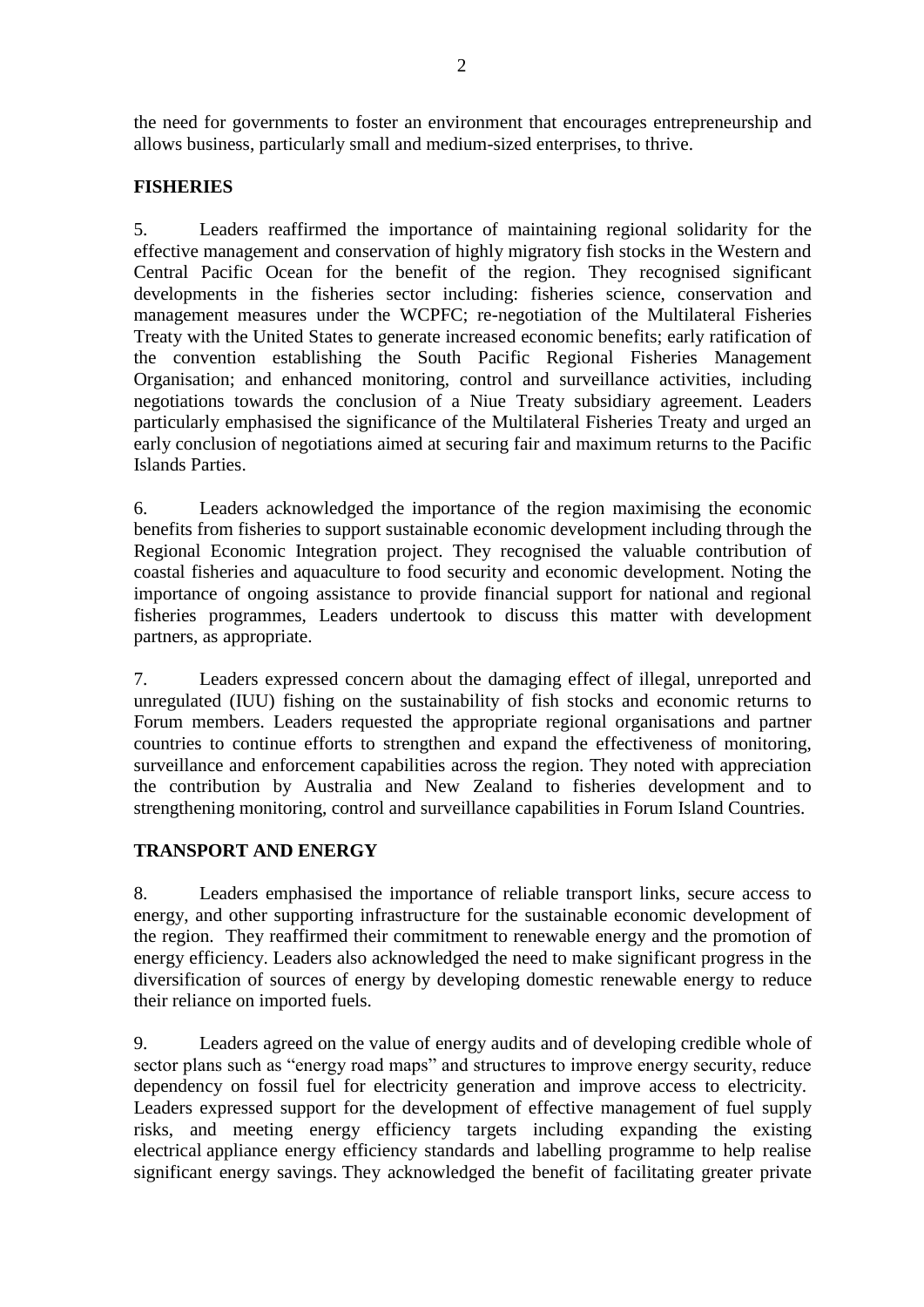sector participation in the Pacific energy sector by systematically reducing barriers to the uptake of distributed generation.

10. Leaders called on development partners to assist in the implementation of these activities, the implementation of national energy sector plans and targets and to strengthen coordination of their financing activities.

#### **TOURISM**

11. Leaders acknowledged the major contribution of tourism to economic growth across the Pacific region including employment generation. They highlighted the opportunities for all countries to develop highly sophisticated tourism operations on the basis of the unique natural beauty and vibrant cultures of the region. Leaders emphasised the need for critical infrastructure to support growth in the tourism sector as well as the need to focus on enhanced local community participation and ownership. Leaders recognised the untapped potential of cruise ship tourism to the region and the need for appropriate infrastructure and assistance to capitalise on this, including through adequate resourcing of the South Pacific Tourism Organisation.

#### **EDUCATION**

12. Leaders reaffirmed their commitment to raising educational standards, improving participation rates, and expanding market-relevant vocational and technical training. Leaders welcomed Australia and New Zealand"s announcement that they would work to ensure 500,000 more children in the Pacific are enrolled in school and that 75 percent of children can read by the age of 10 by 2021. Leaders also welcomed Australia"s ongoing support for the Australia Pacific Technical College.

#### **TRADE**

13. Leaders noted the high priority placed by the region on the successful conclusion to the Economic Partnership Agreement negotiations in 2012. Leaders agreed that negotiations on the Pacific Islands Countries Trade Agreement (PICTA) Trade in Services and the Temporary Movement of Natural Persons and PACER Plus would also be progressed as matters of priority, and that they continue to be kept informed of progress. Leaders urged those countries yet to complete arrangements to trade under PICTA to do so forthwith.

#### **LABOUR MOBILITY**

14. Leaders acknowledged the mutual benefits derived from effective labour mobility schemes, highlighting the contribution they make to people"s livelihoods and private enterprise in sending and receiving countries. They recognised the important ongoing contribution to Pacific employment of New Zealand"s Recognised Seasonal Employer Scheme and welcomed Australia"s announcement to expand its Pacific Seasonal Worker Pilot Scheme to include four more Forum members.

# **CLIMATE CHANGE**

15. Leaders reaffirmed that climate change remains the single greatest threat to the livelihoods, security and well-being of the peoples of the Pacific. They welcomed the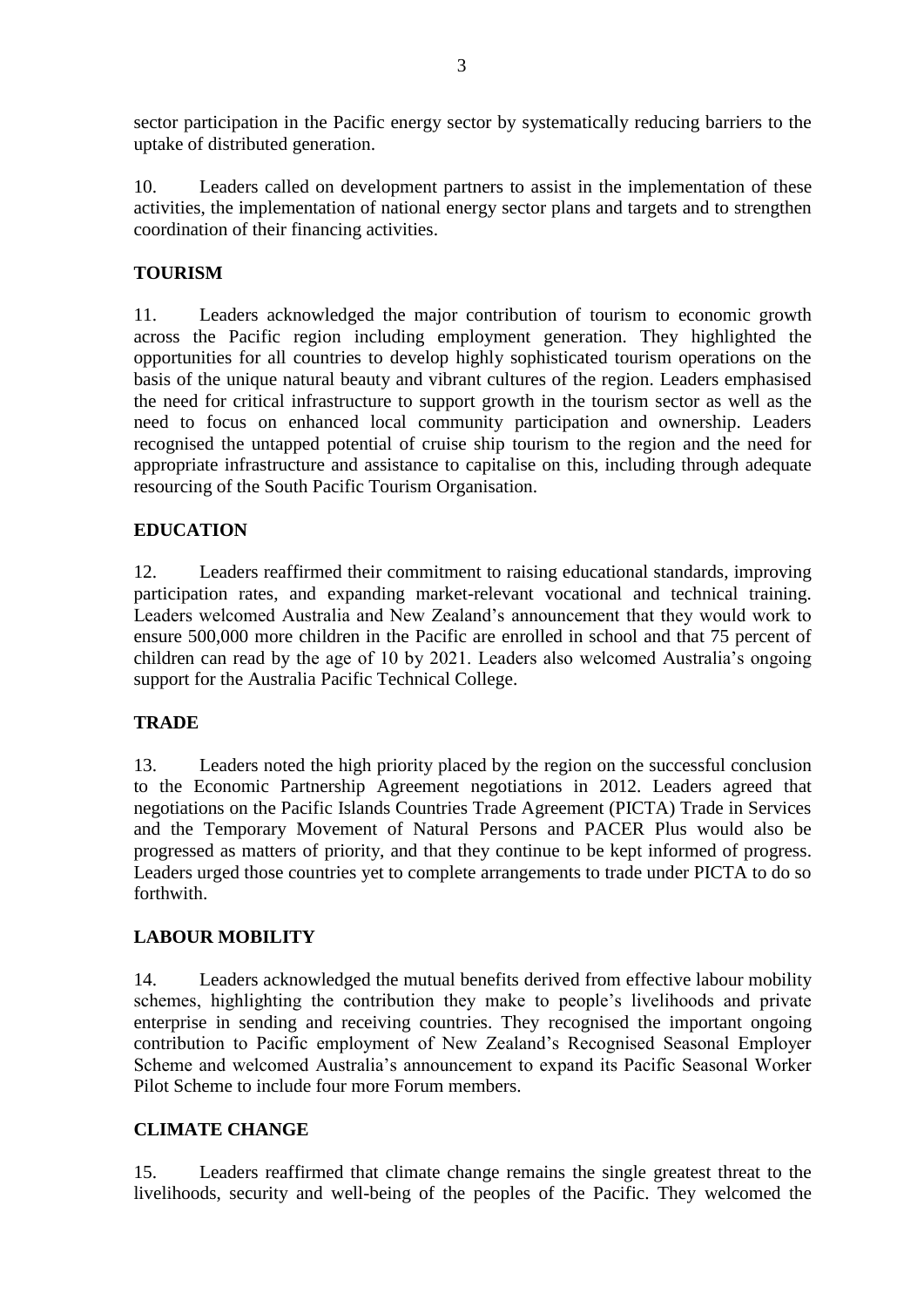historic visit of UN Secretary-General Ban Ki-moon to the Pacific to see firsthand the degree of vulnerability of the people of the Pacific to the adverse impacts of climate change and sea level rise, as exemplified by the case of Kiribati. They also welcomed the presentation by the President of the European Commission, José Manuel Barroso, and support for regional efforts and strong international action to address the impacts of climate change.

16. Leaders stressed the critical and urgent need for adaptation finance to enable Forum Island Countries to respond to the adaptation needs of their people, in particular those already suffering, are displaced or are being displaced as a result of the detrimental impacts of climate change. They welcomed advice provided by Forum Economic Ministers on the options for accessing and managing climate change funding at their meeting in Apia in July 2011. To advance this process, Leaders tasked the Forum Secretariat to set out by the first quarter of 2012 details of how national and regional options could work in practice for appropriate consideration at relevant regional meetings. In undertaking this work, the Forum Secretariat should assess the feasibility of the options and associated risks and benefits, taking into account, as appropriate, the specific capacities and needs of respective countries and the potential in possible combinations of various national and regional options.

17. Leaders emphasised the need to secure appropriate governance arrangements, disbursement modalities and procedures which accommodate the particular constraints of Forum Island Countries in the development of the Green Climate Fund and in the operation of other financing opportunities. They recognised the unique capacity constraints facing Forum Island Countries, noting that capacity supplementation was critical to ensure they are able to effectively and sustainably respond to climate change. Leaders called on development partners, including global funds, to ensure that capacity funding for Forum Island Countries is flexible and ideally channelled through national systems to support capacity supplementation and institutional strengthening, in addition to traditional capacity building efforts.

# **PACIFIC PLAN**

18. Leaders welcomed the Pacific Plan Annual Progress Report 2011 on implementing the priorities endorsed by them at the Cairns Forum in August 2009 and recognised a number of achievements over the course of the last twelve months including:

- (a) in the fisheries sector, a number of regional maritime surveillance activities were conducted to detect and deter illegal, unreported and unregulated (IUU) fishing;
- (b) in the area of climate change, the establishment of the CROP Executive Sub-Committee on Climate Change to coordinate the efforts of regional agencies;
- (c) in response to a request from Leaders, completion of a major study on options to improve access to and management of climate change financing; and
- (d) the completion of peer reviews in Vanuatu, Niue and Tuvalu as part of the implementation of the Cairns Compact on Strengthening Development Coordination in the Pacific (Forum Compact).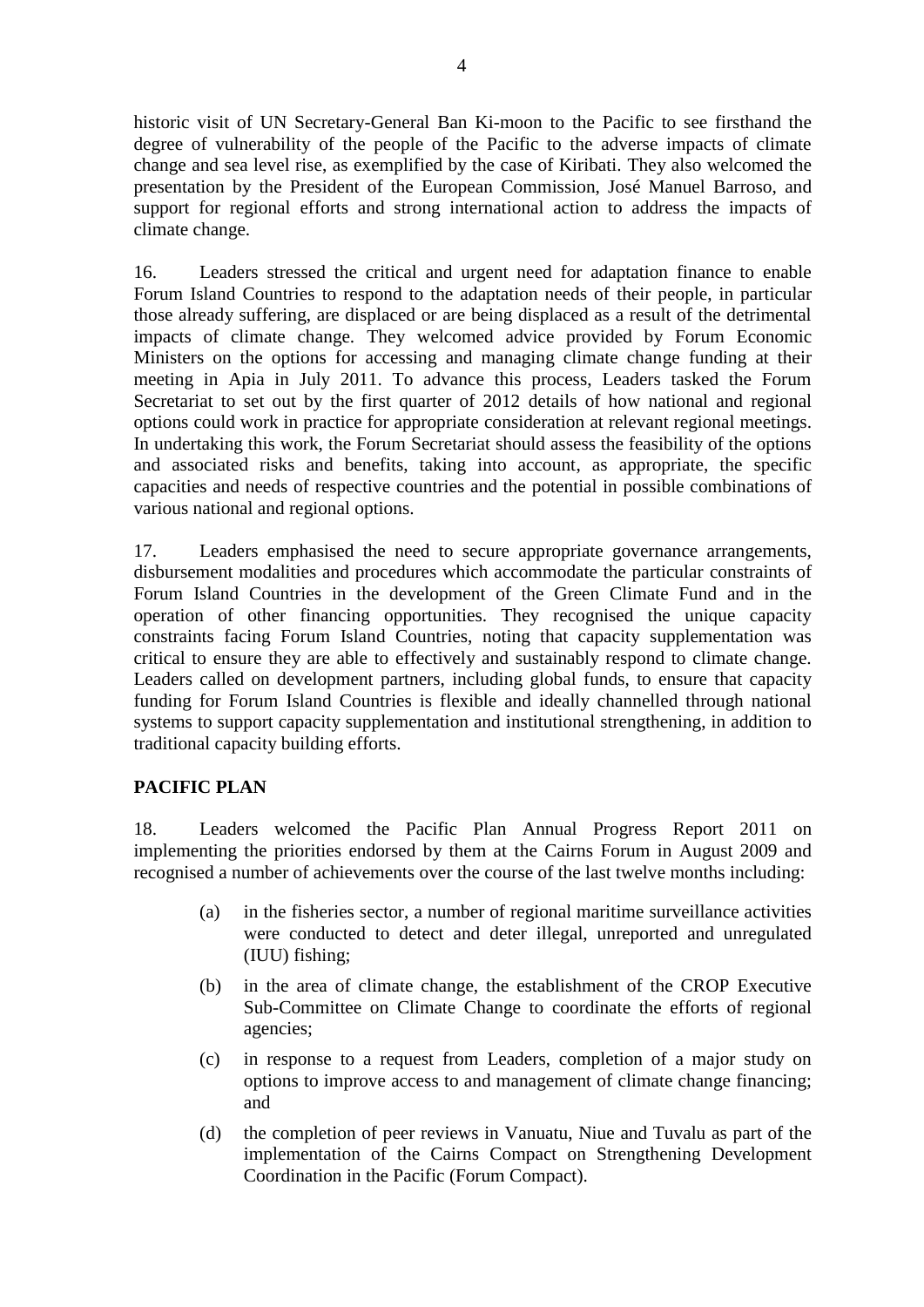19. Leaders re-affirmed that the Pacific Plan remains the master strategy for regional integration and cooperation. Leaders acknowledged the value of the Forum Compact in supporting the implementation of Pacific Plan priorities; providing the principles and processes for coordinated delivery. Leaders noted the proposed development of the Pacific Plan performance framework and endorsed the approach of using existing regional processes to track implementation of Pacific Plan priorities for reporting.

#### **CAIRNS COMPACT ON STRENGTHENING DEVELOPMENT COORDINATION IN THE PACIFIC (FORUM COMPACT)**

20. Leaders commended the efforts of the Forum Secretariat in implementing the Forum Compact and endorsed the two reports presented – the *2011 Tracking the Effectiveness of Development Efforts in the Pacific Report* and the *2011 Pacific Regional Millennium Development Goals (MDGs) Tracking Report*. Leaders recognised the importance of continuing efforts by Forum Island Countries, with the support of development partners, in identifying concrete steps, taking necessary action and monitoring implementation to improve development coordination and outcomes.

21. Leaders welcomed progress made under the Forum Compact in 2011 and recognised the efforts of Forum Members, the Forum Secretariat, partner agencies and development partners in strengthening development coordination across the region. Leaders recognised the importance of increased effort across the region to strengthen public financial management through the use of diagnostic tools and processes such as Public Expenditure and Financial Accountability assessments. Leaders commended the positive experience of the 2011 peer reviews held in Vanuatu, Tuvalu and Niue. They welcomed progress made in implementing the outcomes of the 2010 peer reviews in Nauru and Kiribati, noting the benefits of sharing experiences and identifying good practices to improve development outcomes.

22. Leaders agreed to showcase evidence and experience gathered during the implementation of the Forum Compact as part of a coordinated regional position at the Fourth High Level Forum on Aid Effectiveness to be held in Busan, Republic of Korea from 29 November to 1 December 2011.

#### **HEALTH**

23. Leaders recalled the *Honiara Communiqué on the Pacific Non-Communicable Disease (NCD) Crisis* issued by Health Ministers on 30 June 2011, which highlighted the impact of the rapid increase and prevalence of NCDs in the region. Deeply concerned that an estimated 75 percent of all adult deaths in the Pacific were due to NCDs, with the majority of the deaths occurring in adults in the economically-active age bracket, Leaders acknowledged the huge economic losses due to NCDs and the resultant impact on national health budgets and possibly the region's ultimate achievement of the MDGs. Leaders adopted the *Forum Leaders' Statement on Non-Communicable Diseases* attached as **Annex 2**. Leaders undertook to maintain close attention to the issue in collaboration with major development partners and to deliver strong statements on the crisis facing the region at the UN High-Level Meeting on NCDs in September 2011*.*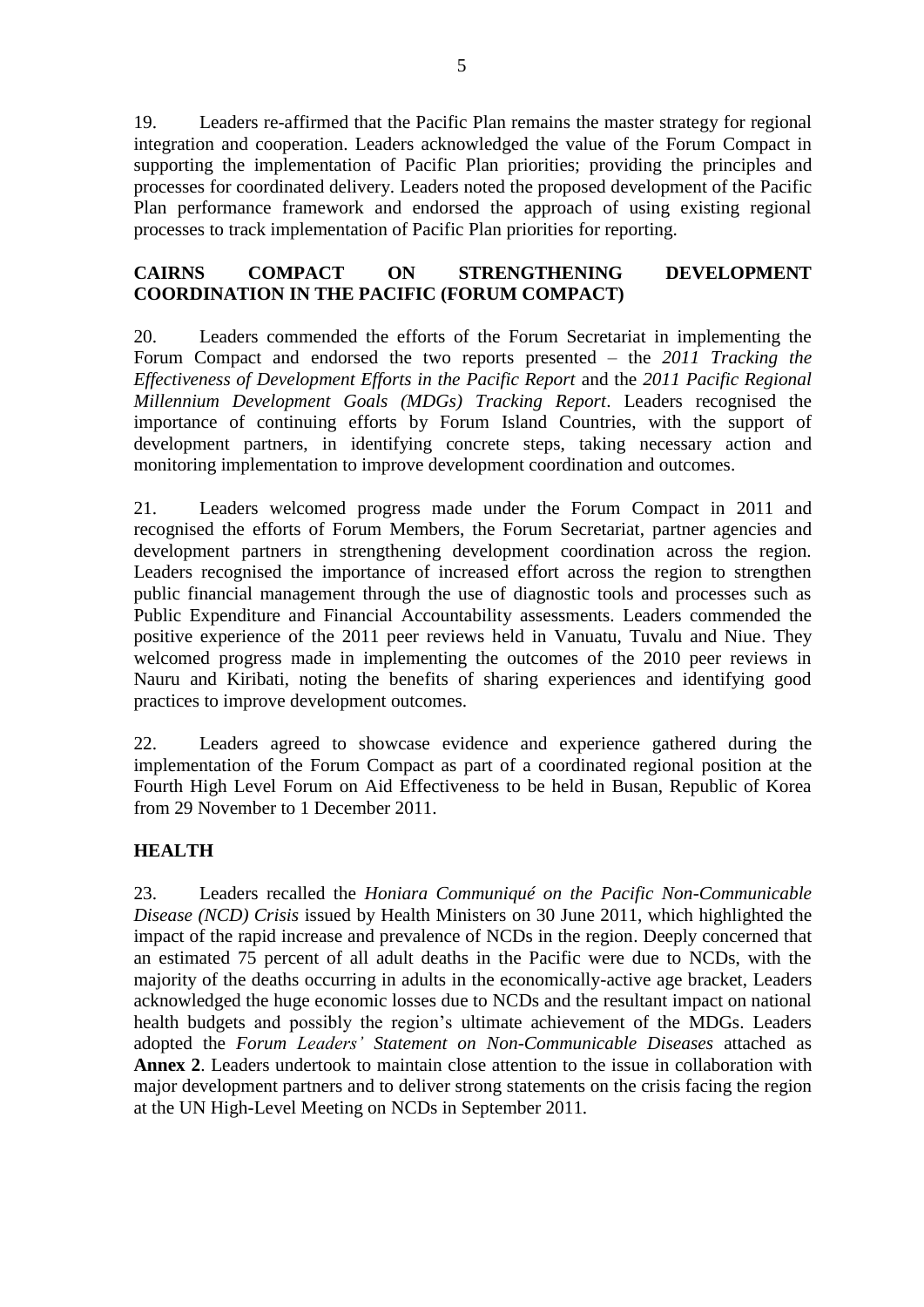#### **REGIONAL YOUTH INITIATIVE**

24. In welcoming the 2011 *Urban Youth in the Pacific: Increasing Resilience and Reducing Risk for Involvement in Crime and Violence* report prepared by the Forum Secretariat and the United Nations Development Programme, Leaders acknowledged the need for greater action in mainstreaming youth issues nationally and regionally, increasing employment and other meaningful opportunities for youth, and including the voice of youth in decision making. Leaders endorsed the Key Guiding Principles contained in the report. They also commended ongoing and complementary work in the region on youth and conflict issues, including the recent Wansolwara Youth Peace-building Conference and the important matters highlighted in their Statement.

25. Leaders underlined the important role of government, the private sector and technical and vocational training institutions in urgently addressing youth unemployment. Leaders also recognised the need for the development of a regional framework for youth employment, the contribution that labour mobility offers, and emphasised the importance of having annual labour and employment statistics that are disaggregated by gender and age. Leaders also highlighted the vital importance of sport in assisting young people to stay healthy, contribute to society and develop into leaders of their communities. In this regard, Leaders welcomed Australia"s Sports Outreach Programme.

#### **REGIONAL SPORT**

26. Leaders noted the Communiqué of the Second Pacific Islands Sports Ministers held in Noumea on 28 August 2011 and welcomed their agreement to promote sport to address the challenges posed by NCDs and issues affecting youth in the Pacific.

#### **REGIONAL GENDER INITIATIVE**

27. Leaders highlighted the importance of gender equality and agreed to intensify efforts to promote women"s equal role in decision-making at all levels, and to continue to improve advocacy for women"s leadership and the empowerment of women as leaders. Leaders committed to increase the representation of women in legislatures and welcomed initiatives being pursued in several Forum members, in this regard.

#### **SEXUAL AND GENDER-BASED VIOLENCE (SGBV)**

28. Leaders commended the valuable contributions of the Forum Reference Group to Address SGBV towards meeting their 2009 commitment to eradicate SGBV and ensure all individuals have equal protection under the law and equal access to justice. Leaders undertook to consider inviting the SGBV Reference Group to undertake in-country consultations in their respective countries.

#### **REGIONAL ASSISTANCE MISSION TO SOLOMON ISLANDS (RAMSI)**

29. Leaders commended the continuing strong leadership and commitment of the Solomon Islands Government (SIG) and RAMSI in implementing the Leaders' decisions taken at the 2010 Forum regarding RAMSI to ensure lasting benefits for the people of Solomon Islands. In particular, Leaders welcomed the spirit of cooperation being shown under the SIG-RAMSI Partnership Framework and noted the critical importance of maintaining the regional character of RAMSI during its transition phase.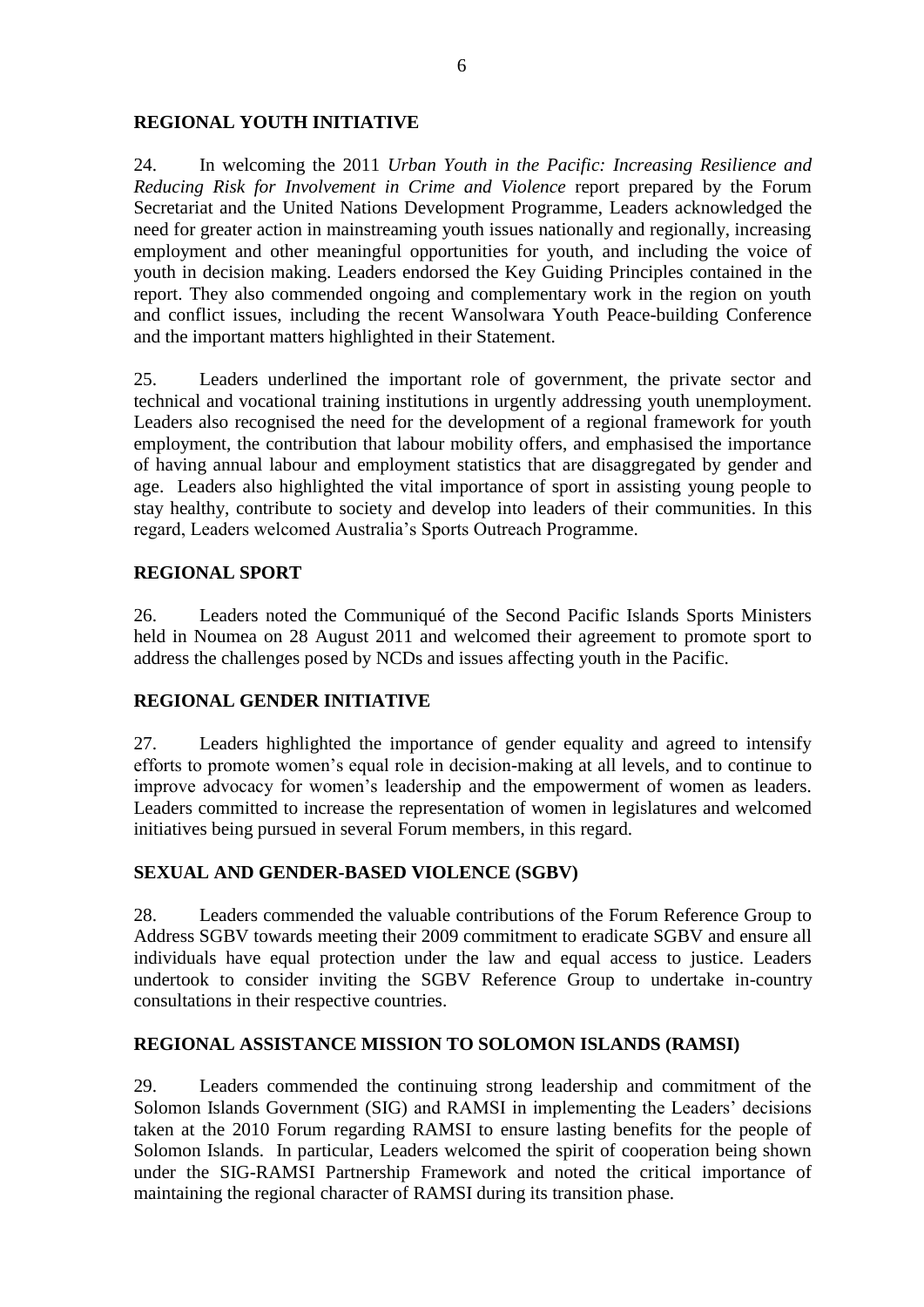## **FIJI**

30. Leaders acknowledged the Forum"s ongoing work to encourage and support Fiji"s return to parliamentary democracy in accordance with the Leaders' mandates and the Biketawa Declaration, cognisant of the Leaders" decisions at Port Moresby and Cairns in 2009, and Port Vila in 2010.

31. Leaders welcomed the convening of the Ministerial Contact Group (MCG) meeting held in Port Vila on 14 February 2011 but expressed disappointment that a visit by the MCG to Fiji did not occur prior to the Forum Leaders' meeting and called for a visit to take place as soon as possible, involving meetings with a range of stakeholders. Leaders tasked the MCG to continue dialogue and engagement with Fiji and report to the next Leaders' meeting.

32. Leaders reiterated their call for commencement of genuine, inclusive political dialogue in Fiji between parties without preconditions or predetermined outcomes. In doing so, they also reaffirmed the underlying values of the Forum, namely respect for democracy, good governance and the rule of law, and expressed their continuing deep concern at the deteriorating human rights situation and serious political and economic challenges facing the people of Fiji.

33. Leaders reaffirmed the clear commitment of all Forum members to encourage and support Fiji's early return to parliamentary democracy, including their standing offer of practical assistance in addressing the challenges faced by Fiji.

34. Leaders agreed to permit Fiji to participate in PACER Plus meetings at officialslevel only, given Fiji"s important economic role and links to prospects for broader regional economic integration.

# **HUMAN RIGHTS**

35. Leaders welcomed the successful participation of all Forum members in the first round of the Universal Periodic Review (UPR) to the UN Human Rights Council as a major regional achievement. They acknowledged the support and assistance to Members in their reporting efforts from the Forum Secretariat, the Regional Rights Resource Team of the Secretariat of the Pacific Community and the UN Office of the High Commissioner for Human Rights. Leaders noted the development of this cooperation and the networks created by this activity, represent an important source of human rights expertise for the entire region.

#### **ENGAGEMENT WITH CIVIL SOCIETY**

36. Leaders welcomed the Secretary General"s initiative to convey the views of civil society on a range of challenges facing the Pacific. Leaders recognised many of the issues identified by civil society were ones already on the regional agenda. Leaders highlighted this commonality and noted that meaningful engagement with civil society was vital in finding the best path forward. Leaders tasked the Secretariat to determine, as appropriate, practical means to ensure civil society perspectives continue to be reflected in Forum policy formulation and are able to be conveyed to future Forum Leaders" meetings.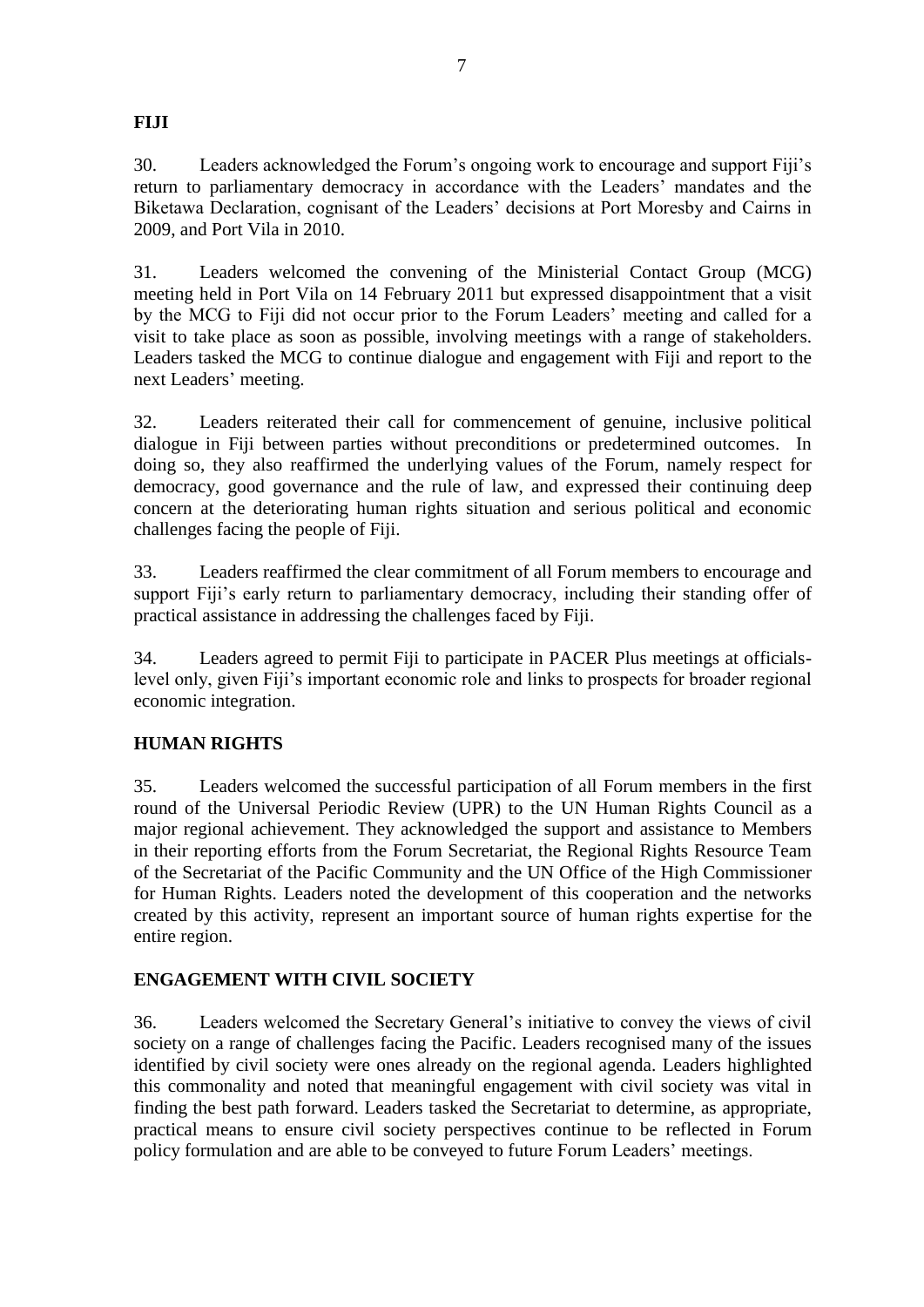#### **WWII ORDNANCE AND SHIPWRECKS**

37. Leaders expressed concern at the continuing existence of unexploded WWII ordnance (UXO) which remains a human security problem for many Members, as well as a threat to public health, safety and the environment. They also recognised that UXO poses a serious obstacle to development. Leaders welcomed the development of the Regional UXO Strategy Framework as a practical approach to addressing the challenges of UXO in the region and called on the assistance of relevant international bodies and development partners in addressing this long neglected issue.

38. Leaders noted the risk to the environment posed by oil leakage from WWII shipwrecks in the region and called for the safe removal of oil from those shipwrecks such as in the Chuuk Lagoon in the Federated States of Micronesia, Solomon Islands and the Republic of the Marshall Islands.

#### **INTERNATIONAL DISARMAMENT ISSUES**

39. Leaders welcomed progress by the Preparatory Committee to the United Nations Conference responsible for negotiating an Arms Trade Treaty (ATT) that would help deter and prevent illicit trafficking and proliferation of arms including small arms and light weapons. Leaders also expressed support for the development of a common Forum position on an ATT and to ensure a strong and proactive voice in ATT negotiations.

40. Leaders noted that 2011 marks the fifteenth anniversary of the Comprehensive Nuclear Test Ban Treaty (CTBT) being opened for signature. They encouraged all States to become Party to the CTBT given its importance as a practical and effective means to advance nuclear non-proliferation and disarmament.

## **RADIOACTIVE CONTAMINANTS IN THE REPUBLIC OF THE MARSHALL ISLANDS**

41. Leaders recognised the special circumstances pertaining to the continued presence of radioactive contaminants in the Republic of the Marshall Islands and reaffirmed the existence of a special responsibility by the United States of America towards the people of the Marshall Islands, who have been and continue to be, adversely affected as a direct result of nuclear weapons tests conducted by the United States during its administration of the Marshall Islands under the United Nations Trusteeship mandate.

42. Leaders reiterated their call on the United States of America to live up to its full obligations on the provision of adequate compensation and commitment to its responsibility for the safe resettlement of displaced populations including the full and final restoration to economic productivity of all affected areas. Leaders noted advice that the U.S. Government has taken a position that all avenues to respond to the Changed Circumstances Petition under the original Compact as well as the amended Compact have been exhausted but undertook to consider submitting a letter to the U.S. Government urging the U.S. to take action in the aftermath of the Congressional hearings that established the lingering needs resulting from the U.S. Nuclear Testing Program.

43. Leaders undertook to support the Marshall Islands on this issue at the United Nations General Assembly, the United Nations Security Council, and other international fora. Leaders noted the UN Trusteeship resolutions 1082 (1954) and 1493 (1956) and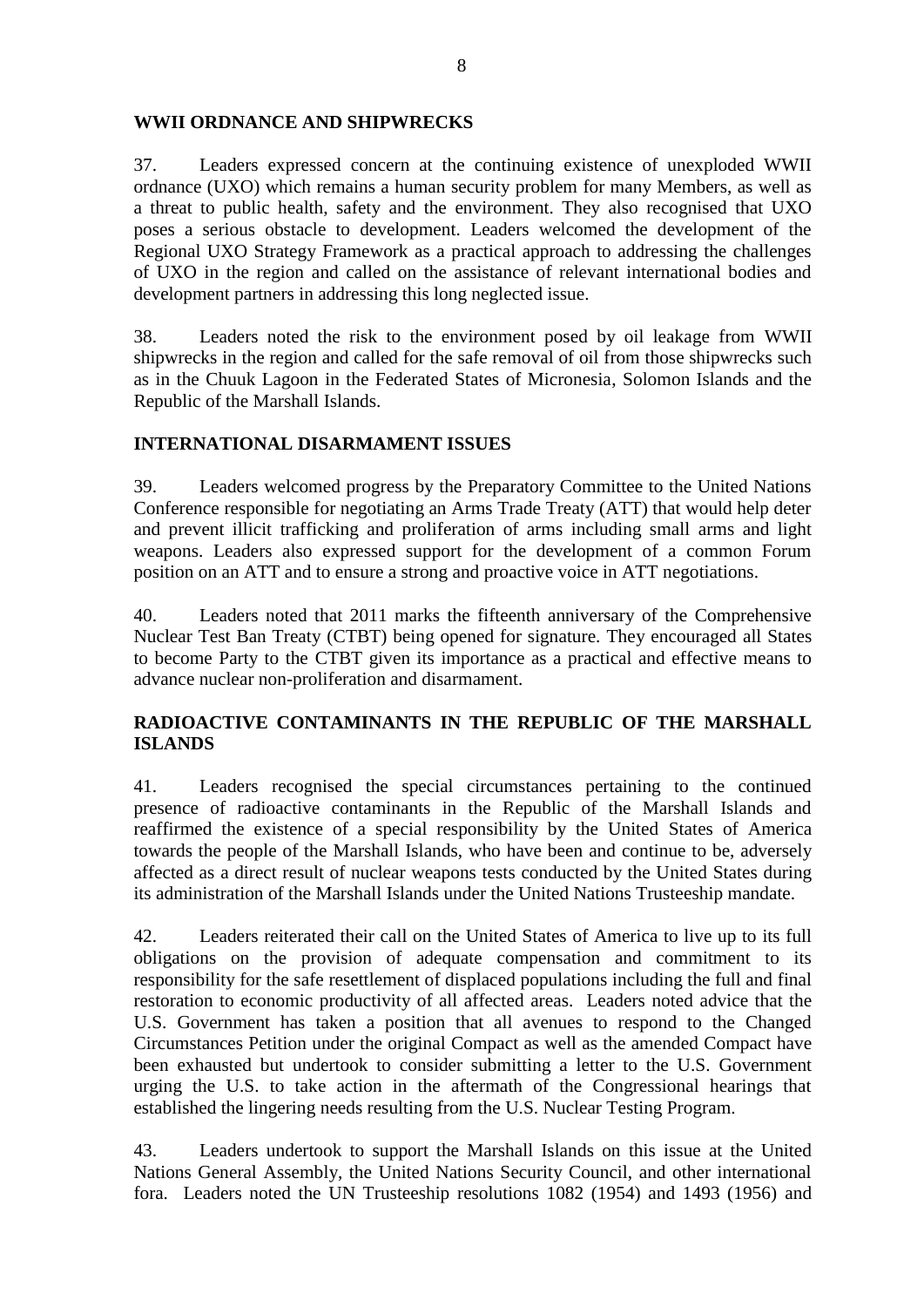expressed support for the Republic of Marshall Islands" engagement with the UN Secretary General and UN General Assembly regarding the report on the effects of atomic radiation in the Marshall Islands called for in UNGA resolution A/RES/65/96 and for further follow-up action to address the report. To this end, Leaders also agreed to submit a letter to the UN Secretary-General.

#### **PACIFIC OCEANSCAPE**

44. Leaders reiterated the critical importance of ensuring the sustainable development, management and conservation of our ocean, noting the region's unique dependency on the Pacific Ocean as the basis for livelihoods, food security and economic development. Leaders called for the 2012 United Nations Conference on Sustainable Development (Rio+20) to recognise the significant global value and contribution of the Pacific Ocean to sustainable development, acknowledging the stewardship of Pacific Island Countries.

45. Leaders further urged the international community to work towards integrated oceans management, using the Pacific Oceanscape as a model, with the aim of realising relevant international goals to contribute to the health and vitality of the ocean environment, including through the global network of marine protected areas agreed at Rio+10. Leaders also highlighted the threats to the ocean environment including from ocean acidification, pollution, and IUU fishing. To ensure that Rio+20 includes strong outcomes on the conservation and sustainable management of marine ecosystems and resources that reflect the needs of the Pacific region, Leaders also called for the maximisation of returns to Members from the conservation and sustainable management of ocean resources. Leaders welcomed the appointment of Tuiloma Neroni Slade as the Pacific Ocean Commissioner.

#### **PACIFIC ENVIRONMENT COMMUNITY FUND**

46. Leaders expressed appreciation of the efforts by the Forum Secretariat for the implementation of the projects on solar power generation, sea water desalination or hybrid of both types under the Pacific Environment Community Fund provided by the Government of Japan. Leaders welcomed the announcement by the Government of Japan to host the  $6<sup>th</sup>$  Pacific Islands Leaders Meeting (PALM6) which will be held in Nago City, Okinawa Prefecture, Japan on 25 and 26 May 2012.

#### **2005 AGREEMENT ESTABLISHING THE PACIFIC ISLANDS FORUM**

47. Leaders urged those Forum members that have not yet done so to ratify the 2005 Agreement Establishing the Pacific Islands Forum as soon as possible.

#### **RELATIONS WITH THE UNITED NATIONS**

48. Leaders warmly welcomed the historic presence of the Secretary-General in the UN, Ban Ki-moon, in leading the UN observer delegation to the  $42<sup>nd</sup>$  Pacific Islands Forum to help celebrate the organisation's  $40<sup>th</sup>$  year. Leaders expressed deep appreciation for the valuable contribution made by the UN to the Pacific region. They thanked the Secretary-General for the opportunity to discuss key challenges facing the region and highlighted the importance of the UN"s continuing support to ensure the achievement of the overall objectives of the Forum"s Pacific Plan.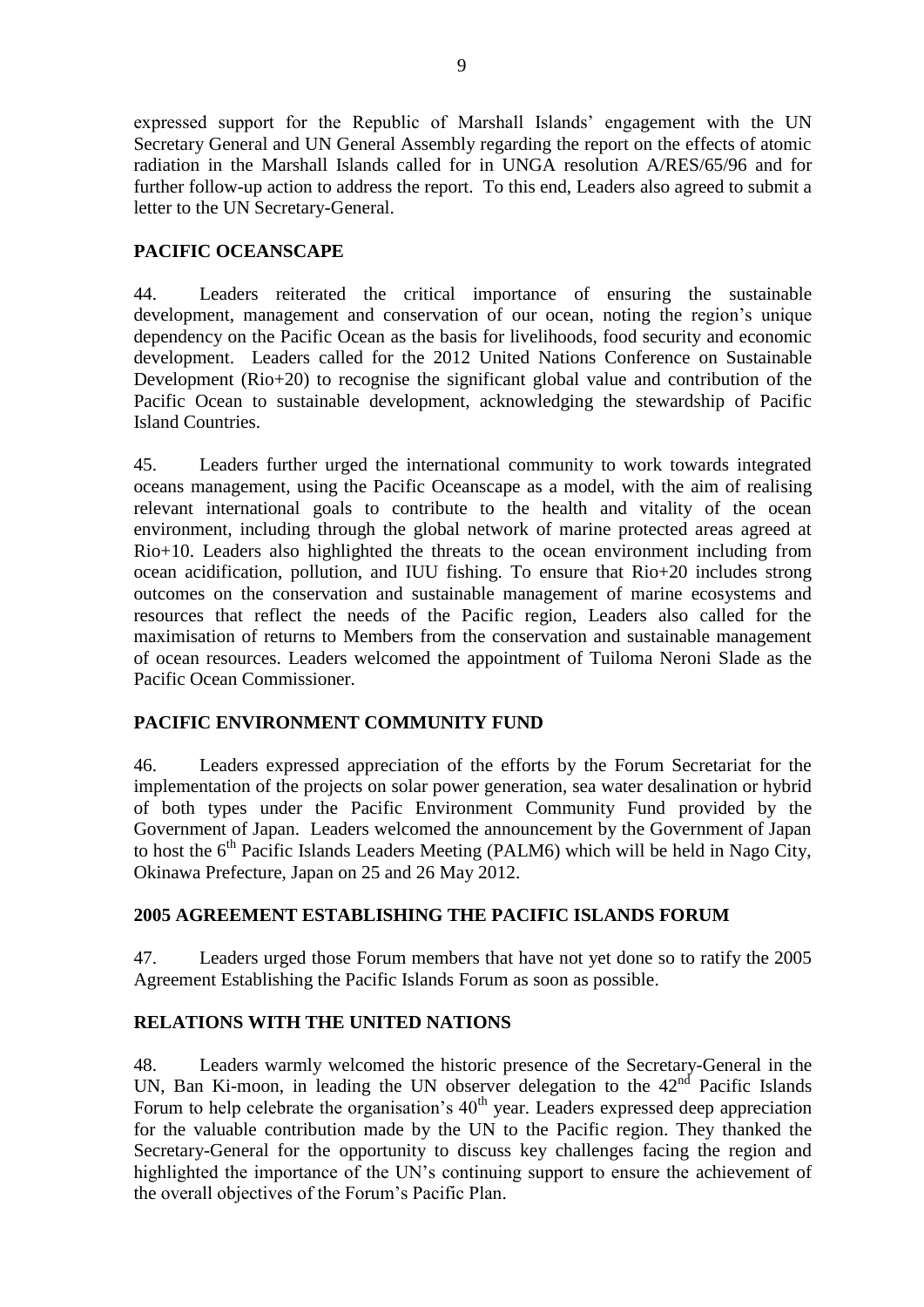49. In their discussions, Leaders also re-affirmed the shared values and principles of the Pacific Islands Forum and the UN including important commitments to human rights, the rule of law, good governance and democracy. Leaders also welcomed the key partnerships which exist between the UN and its Funds and Programmes and the key regional institutions of the Pacific, particularly the Forum Secretariat. Leaders welcomed the undertaking of the UN Secretary-General to convene regular meetings with them, particularly when they gather in New York for the UN General Assembly each September. *The Joint Statement of the Leaders of the Pacific Islands Forum and the Secretary-General of the United Nations* released on 7 September 2011 is attached as **Annex 3**.

#### **CANDIDACIES**

50. Leaders noted the success of regional cooperation and solidarity in highlighting Pacific issues within United Nations fora. Leaders recognised the importance of Pacific representation on the UN Security Council (UNSC) in ensuring that the UNSC remained informed of international issues of concern to the region. In that regard, Leaders reaffirmed their strong and unanimous support for Australia"s candidature for the UNSC for the term 2013-2014 and New Zealand"s candidature for the term 2015-2016.

#### **SMALLER ISLAND STATES LEADERS' MEETING**

51. Leaders noted the outcomes of the Smaller Island States Leaders" meeting.

# **PACIFIC ACP LEADERS' MEETING**

52. Leaders noted the outcomes of the Pacific ACP Leaders' meeting.

# **FORUM PARTNERSHIP MECHANISMS**

53. Leaders tasked the Forum Secretariat to develop a process for the reassessment of Post-Forum Dialogue (PFD) membership, with implementation to begin in 2012. The proposed review process of PFD membership would build on assessing PFD Partners against the existing PFD criteria, with expanded reporting on ODA effectiveness in the region. Leaders noted that this would require PFD Partners to submit regular reports to the Secretariat to enable preparation of a status report on PFD Partners for review at the Forum Officials Committee.

# **OBSERVER STATUS AT THE FORUM**

54. Leaders recognised with appreciation the efforts of the ACP Group to enhance its cooperation with Forum members and the Forum Secretariat and its support for important aspects of the region"s relations with a key development partner, the European Union, and invited the ACP Group to become a Forum Observer.

55. Leaders also recognised the vitally important role played by the United States and its territories in the Pacific by inviting American Samoa, Guam and the Commonwealth of the Northern Mariana Islands to become Forum Observers.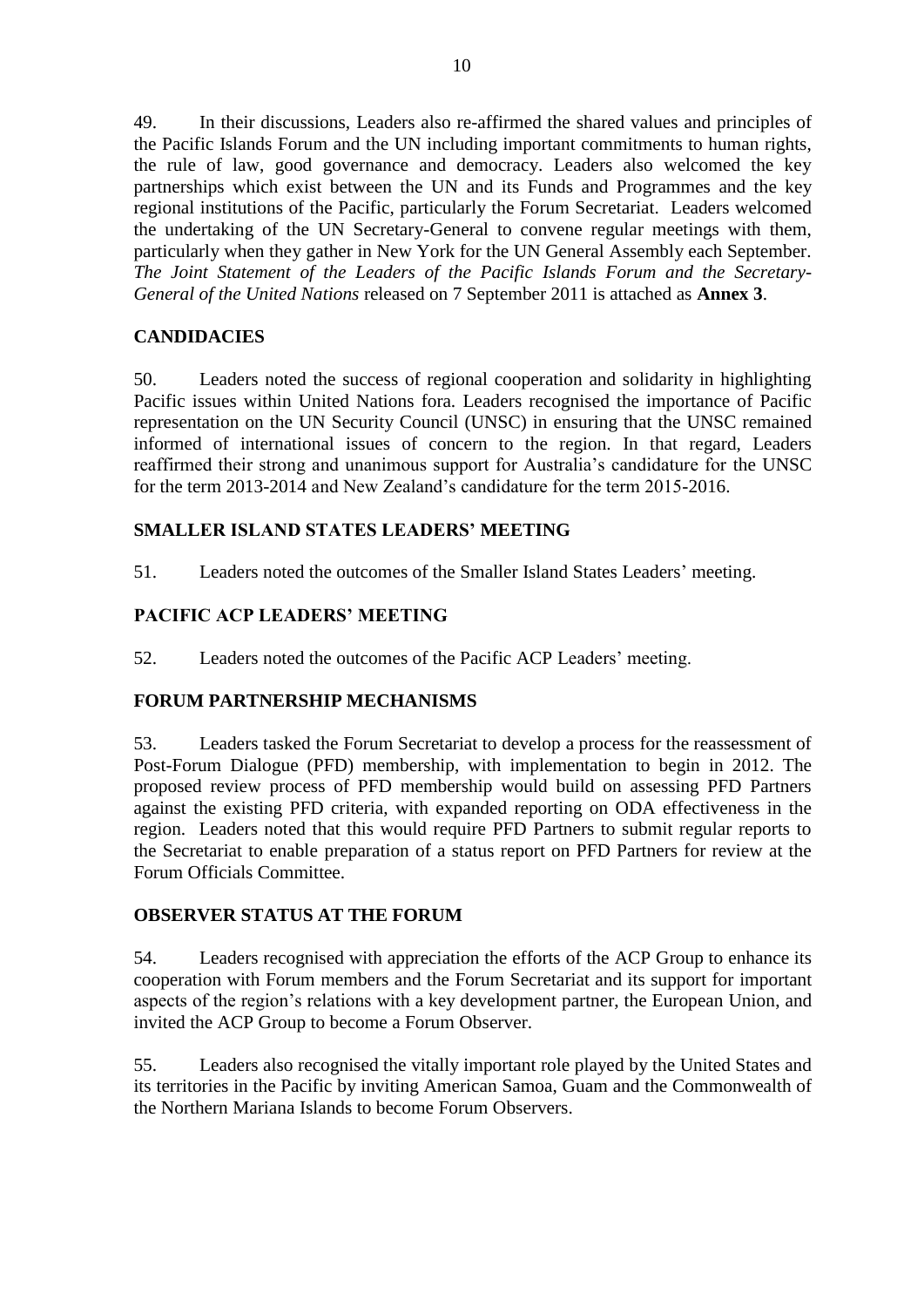#### **FRENCH POLYNESIA**

56. Leaders recalled their 2004 decision to support the principle of French Polynesia's right to self-determination. They reiterated their encouragement to French Polynesia and France to seek an agreed approach on how to realise French Polynesia"s right to self-determination.

#### **POSITION OF SECRETARY GENERAL**

57. In line with the rules established by Leaders in 2002, Leaders unanimously agreed to the reappointment of Tuiloma Neroni Slade as Secretary General of the Forum Secretariat for a second term of three years.

#### **APPRECIATION**

58. Leaders commended the outgoing Chair, Honourable Meltek Sato Kilman Livtuvanu, Prime Minister of Vanuatu, and the Government of Vanuatu for their leadership of the Forum over the past year.

#### **VENUE AND TIME OF NEXT FORUM**

59. Leaders welcomed the offer by the Government of Cook Islands to host the 2012 Pacific Islands Forum on dates to be determined.

Auckland, New Zealand 8 September 2011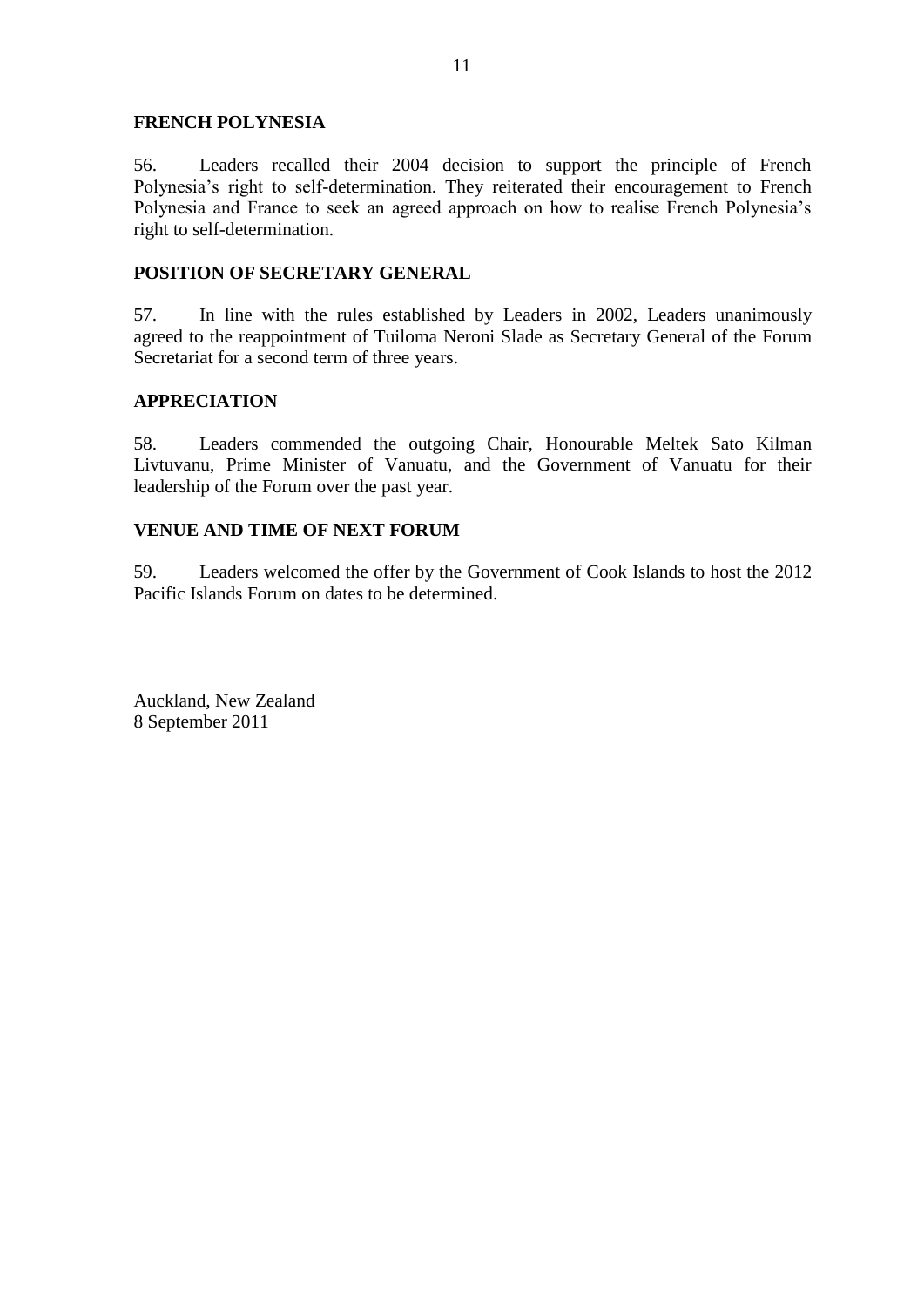#### **Annex 1**

#### **THE WAIHEKE DECLARATION ON SUSTAINABLE ECONOMIC DEVELOPMENT**

#### *8 September, Auckland, New Zealand*

We, the Leaders of the Pacific Islands Forum, meeting in Auckland, New Zealand:

**Acknowledging** with gratitude the foresight of Pacific Leaders who forty years ago first met in Wellington, New Zealand, to establish what is today the Pacific Islands Forum involving sixteen independent member states of the Pacific region;

**Recognising** the vision of Leaders at that first meeting who strongly encouraged the development of regional cooperation as a valuable mechanism to assist in resolving issues of common concern affecting the daily lives of the peoples of the Pacific;

**Celebrating** the achievements accomplished through close and effective regional cooperation;

**Realising** the economic and social challenges we all face, including those arising from climate change, the increasing costs and insecurities of supply of daily necessities such as energy and food, and the impacts of urbanisation and natural disasters;

**Expressing** with appreciation the significant assistance received over the past four decades from the region"s development partners;

**Taking into account** the strategic direction provided by the Pacific Plan for progressing the pillars of sustainable development and economic growth in the Pacific;

**Acknowledging** the importance of good governance and security, the other two pillars of the Pacific Plan, in helping to deliver sustainable economic development outcomes;

**Reaffirming** the importance of accelerating progress towards the Millennium Development Goals,

**Highlighting** the benefits of advancing development coordination involving Pacific Countries and development partners, as articulated in the Cairns Compact on Strengthening Development Cooperation in the Pacific (Forum Compact);

**Sharing** our aspiration to create a prosperous, stable and secure Pacific for future generations;

#### **Hereby**

**Declare** that strengthened sustainable economic development is key to a better quality of life for all our peoples;

**Recommit** ourselves to pursuing a goal of ensuring a sustainable economic environment for all, so that all our peoples, in particular the young who are the future of our societies, have opportunities for gainful employment and can live healthy, productive and safe lives;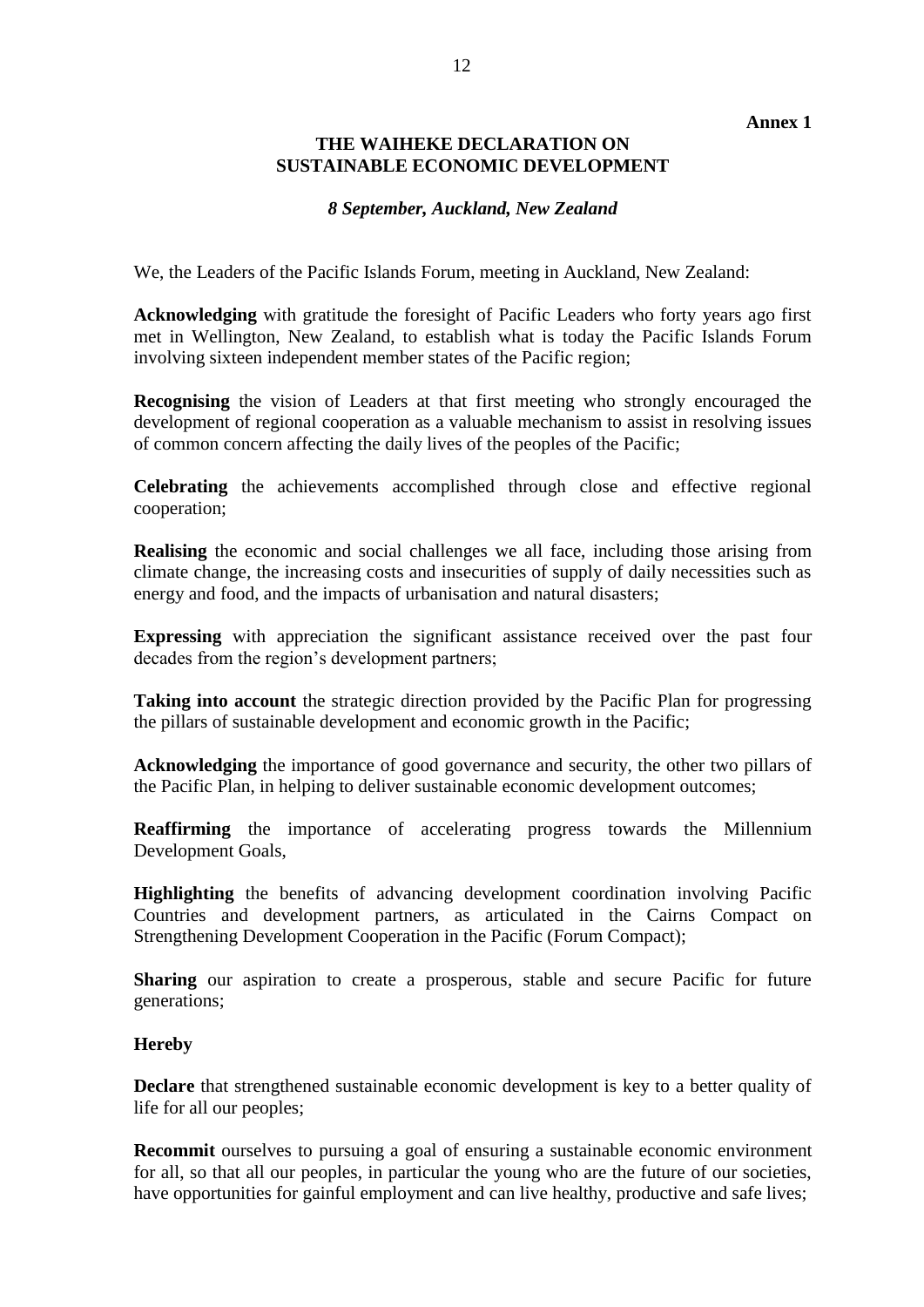**Recognise** that sustainable economic development increases the resilience of communities, including their most vulnerable members;

**Set out to transform** the region's future by drawing on the Pacific's unique assets by collectively focusing our efforts on areas where we have an impact on our peoples" longterm wellbeing;

**Recognise** that despite challenges related to our small size and our relative isolation, we live in an ocean of opportunity, that immense potential rests in our productive sectors, particularly fisheries, tourism and agriculture, and that capitalising on this potential is crucial for the future of the Pacific and the livelihoods of its peoples;

**Acknowledge** the importance of sectors such as transport, infrastructure, education and energy in providing an environment in which the Pacific's potential can be realised;

**Affirm** the high importance of the private sector in helping realise the region's potential;

**Acknowledge** our responsibility to create an environment where business can thrive and contribute to the region's development;

**Recognise** the way in which regional and economic integration can improve the prospect of stable, long-term economic growth in Pacific communities by creating jobs, enhancing private sector growth, and raising standards of living, through the freer flow of goods, services and investment within the Pacific;

#### **Pledge** to:

- Pursue improved sustainable returns to Pacific island economies from the abundant natural resources, particularly fisheries, available from the wealth of our shared Pacific Sea of Islands;
- Foster an environment that supports increased investment, productive activity and a strengthened private sector, particularly in relation to fisheries, agriculture and tourism, to generate income and employment;
- Empower the next generation by significantly improving children"s access to quality basic education, so as to raise literacy and numeracy rates;
- Improve the health status of our peoples so that they can enjoy more productive and less troubled lives and to relieve the burden on Pacific economies;
- Conserve and manage fragile island ecosystems which underpin sustainable development and food and water security within our region;

**Commit** ourselves specifically to:

- Improve energy security through greater efficiency measures and the promotion of clean and affordable energy, including renewable energy;
- Address the persistent problem of illegal, unregulated and unreported fishing in the Pacific through enhancing the effectiveness of regional monitoring, control and surveillance activities;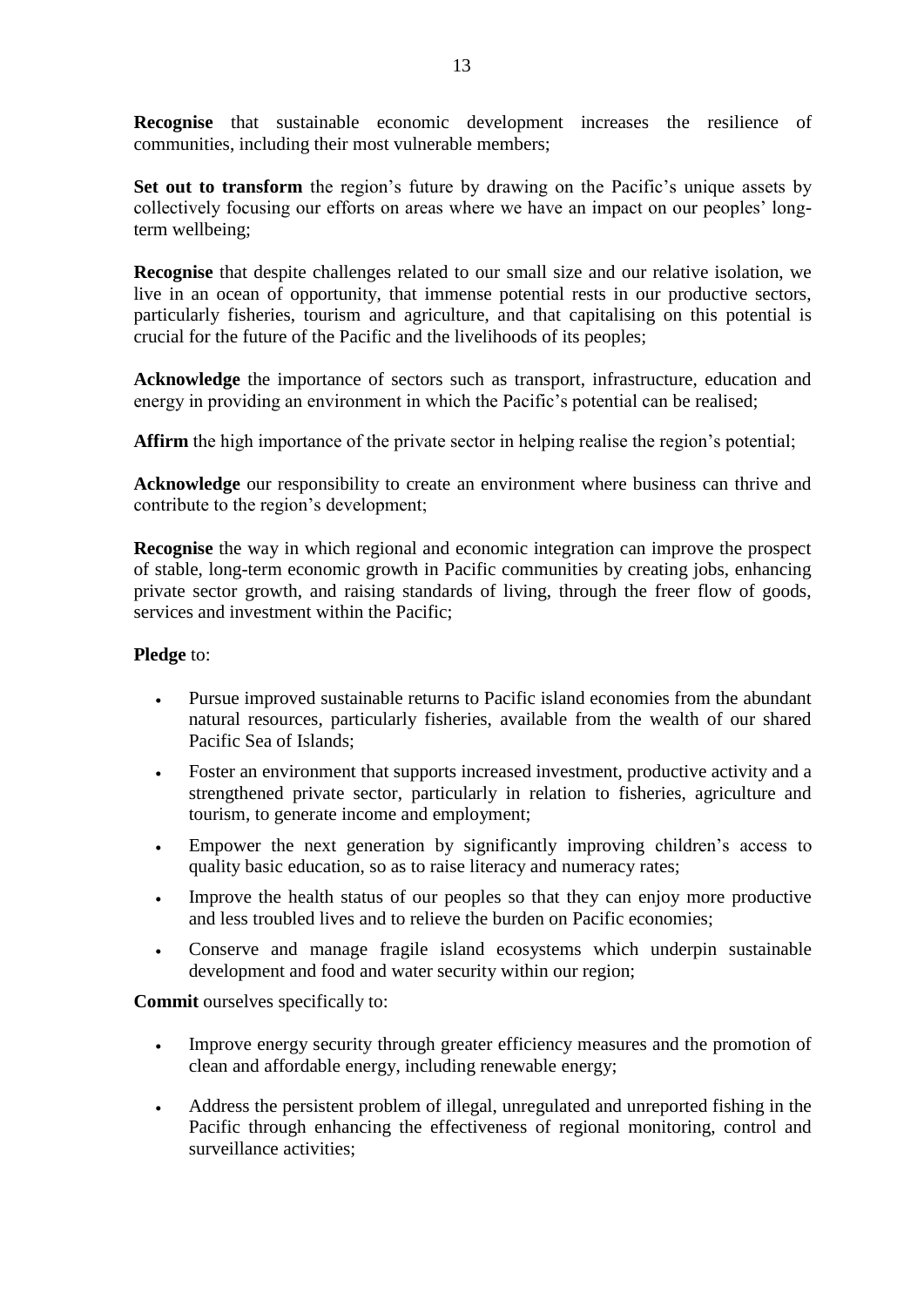- Promote the Pacific as an exciting and diverse tourism destination, and support the sector's ability to generate income and employment for its peoples;
- Raise educational standards and expand opportunities for acquiring technical and vocational skills relevant to job markets, especially for women, including through non-formal education and training provision;
- Increase opportunities for women to participate in the formal labour market and as entrepreneurs;
- Ensure the meaningful engagement of civil society and Pacific island communities in the development process;
- Develop institutions that contribute to creating an enabling environment for private sector-led growth including by introducing appropriate regulatory and legal reforms;
- Reduce barriers to regional trade and investment in order to expand access to markets for Pacific businesses and focus on building the capacity of economies to benefit from the trade and investment opportunities that arise;
- Continue strengthening public financial management and development coordination as a means to improve development effectiveness and to adequately prepare and ensure efficient management of the influx of resources to address climate change;
- Invest in improved infrastructure;
- Support the development of niche, high value agricultural production and its links into global value chains, such as Fair Trade and organics;

**Agree** to strengthen the monitoring of progress against regional priorities;

**Undertake** to examine further ways in which we might enhance regional cooperation and integration, including through enhancing the effectiveness of shared institutions, in order to promote efficient delivery of regional public goods, and improved services, to our businesses and peoples;

**Urge** Pacific Regional Organisations to actively consider how their work programmes can contribute to economic growth and enhancement of the capacity of the productive sectors where applicable;

**Call on** our international partners to support, in a coordinated way, our endeavours by focusing their assistance on areas that directly and indirectly improve our ability to develop sustainable productive economies.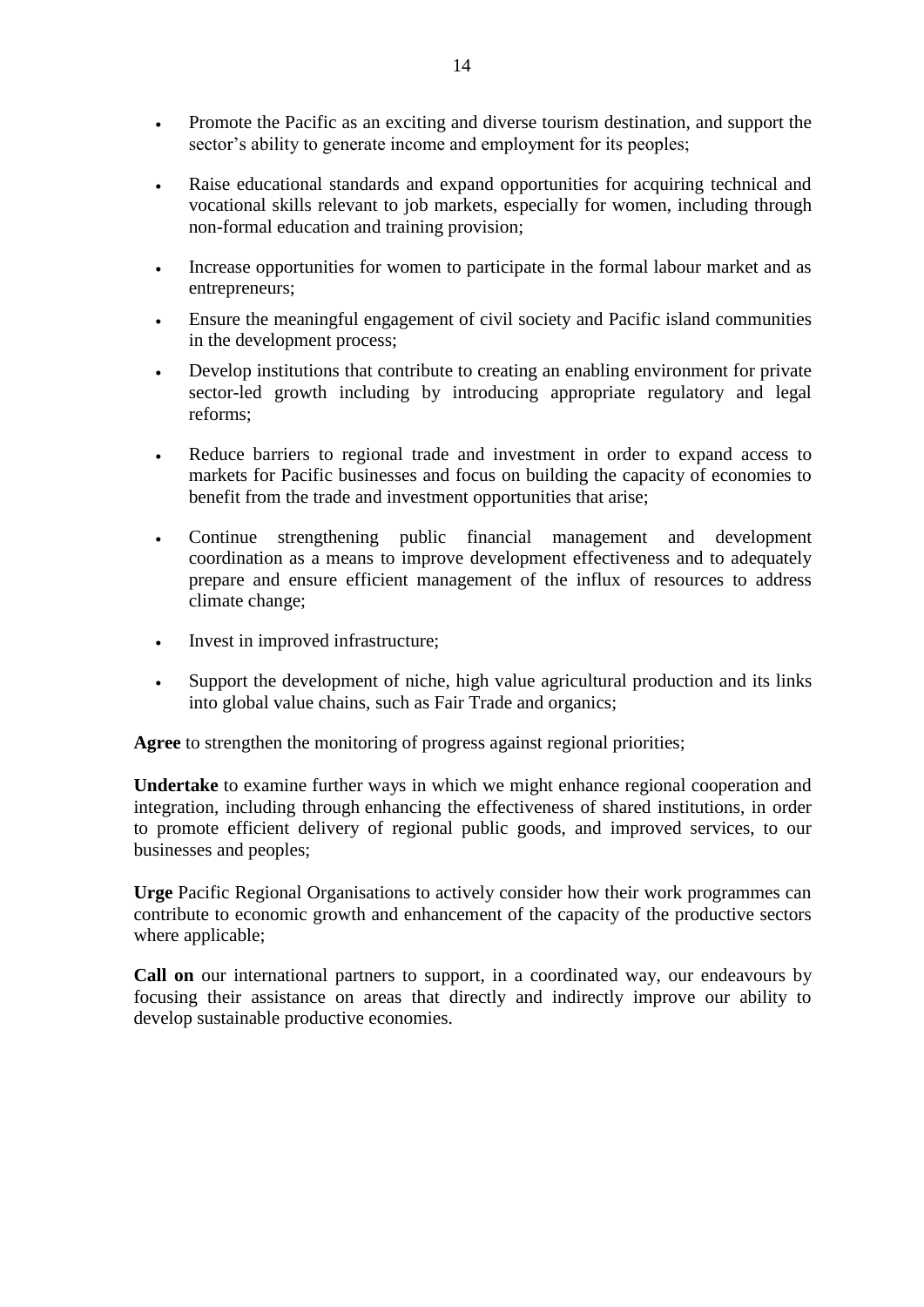#### **Annex 2**

#### **Forum Leaders' Statement on Non-Communicable Diseases**

#### *8 September, Auckland, New Zealand*

Leaders expressed their deep concern that non-communicable diseases (NCDs) has reached epidemic proportions in Pacific island countries and territories (PICTs) and has become a 'human, social and economic crisis' requiring an urgent and comprehensive response.

Leaders expressed alarm that 75 percent of all adult deaths in the Pacific are due to NCDs the majority of whom are in the economically active age bracket and that many more times this number suffer severe side effects that undermine their capacity to contribute further to economic development.

Leaders expressed grave concern that NCDs can undermine the achievement of the Millennium Development Goals (MDGs) which for a region that is already struggling to meet the 2015 targets provides an even greater challenge.

Conscious of the assessment by the World Economic Forum ranking NCDs as one of the top global threats to economic development, Leaders noted with concern the huge economic costs of NCDs in the Pacific and in particular the rapidly rising expenditure on NCDs comprising well over 50 percent of the total health budget of many island countries.

Leaders were particularly concerned that if allowed to continue unabated NCDs has the potential to undermine labour supply, productivity, investment and education, four of the main factors driving economic growth with potentially devastating consequences, especially in PICTs.

Leaders recognised the seriousness of the threat that NCD poses to the people in PICTs and the urgency to address it and declared the "Pacific is in an NCD Crisis".

Leaders welcomed the commitment by the Pacific Ministers of Health to provide sustained leadership and support for NCD prevention and control and lead "whole of government and whole of society" approaches to address the NCDs crisis. Leaders also welcomed the commitment by Pacific Ministers of Sports to help address NCDs through sports.

Leaders congratulated the Government of Palau for taking the unprecedented step of declaring "NCDs as a national crisis" by Executive Order, acknowledging that such leadership and political commitment is called for to deal with this crisis in individual countries and within the region.

Leaders acknowledged that most of the interventions required to control NCDs exist outside of the health sector and called for a "whole of government and whole of society" response to the crisis.

Leaders committed themselves and their governments to expedite implementation of the five key intervention areas that have been proven to reduce NCDs - tobacco control; improved diets – *mainly through reduction of salt, fats and sugar*; physical activity; reduced alcohol intake; and access to essential drugs and technologies, noting in particular that many NCD interventions are revenue-generating such as increases in taxes for tobacco and alcohol.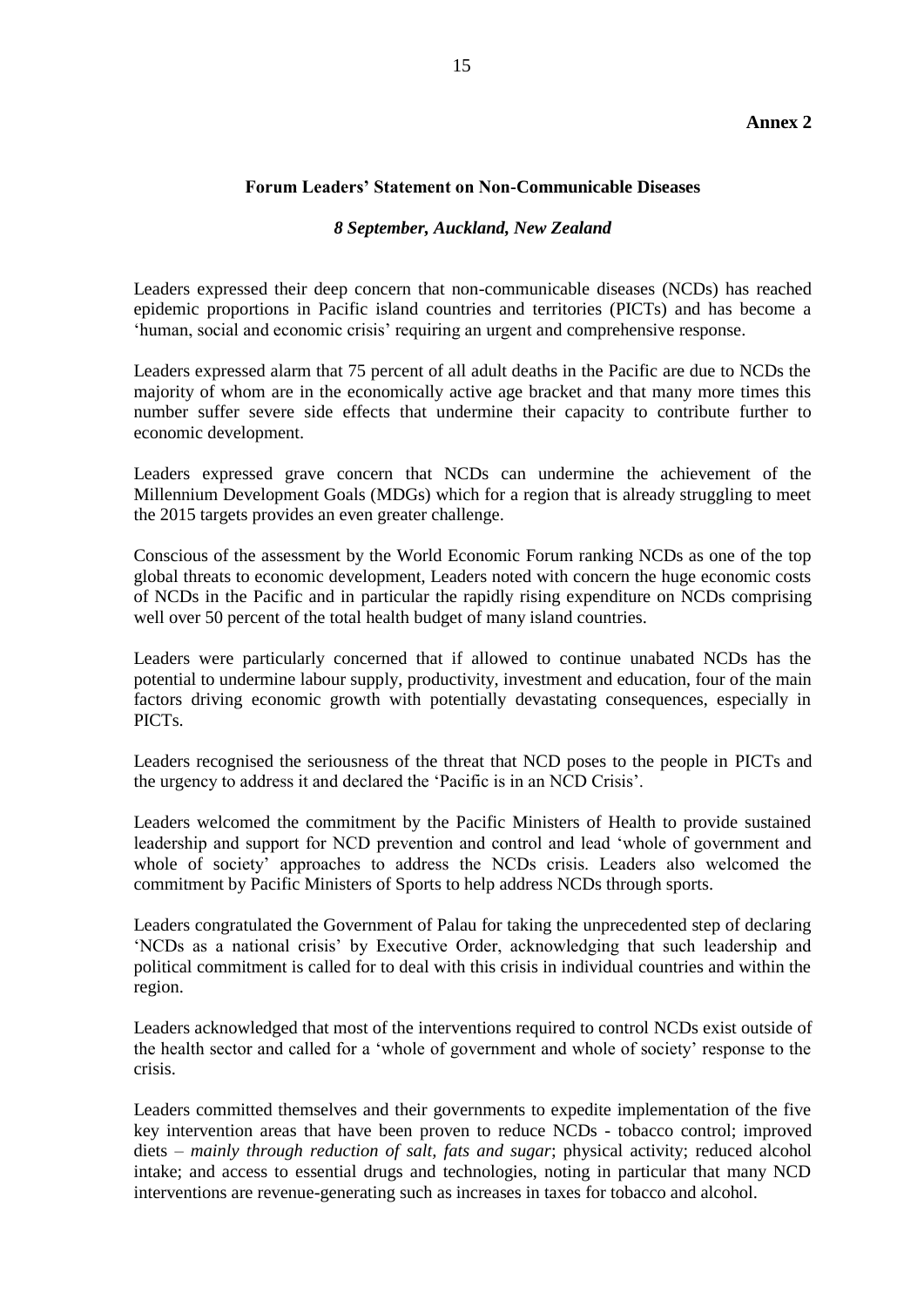Leaders emphasised the importance of acting quickly and decisively and called on governments, private sector, civil society, regional and international organisations and development partners to work together to address this rapidly unfolding crisis. Leaders called on the Secretariat of the Pacific Community and the World Health Organization and other CROP agencies to work with all PICTs through their respective "whole of government, whole of society" machineries to strengthen their capacities to address NCDs as a matter of urgency.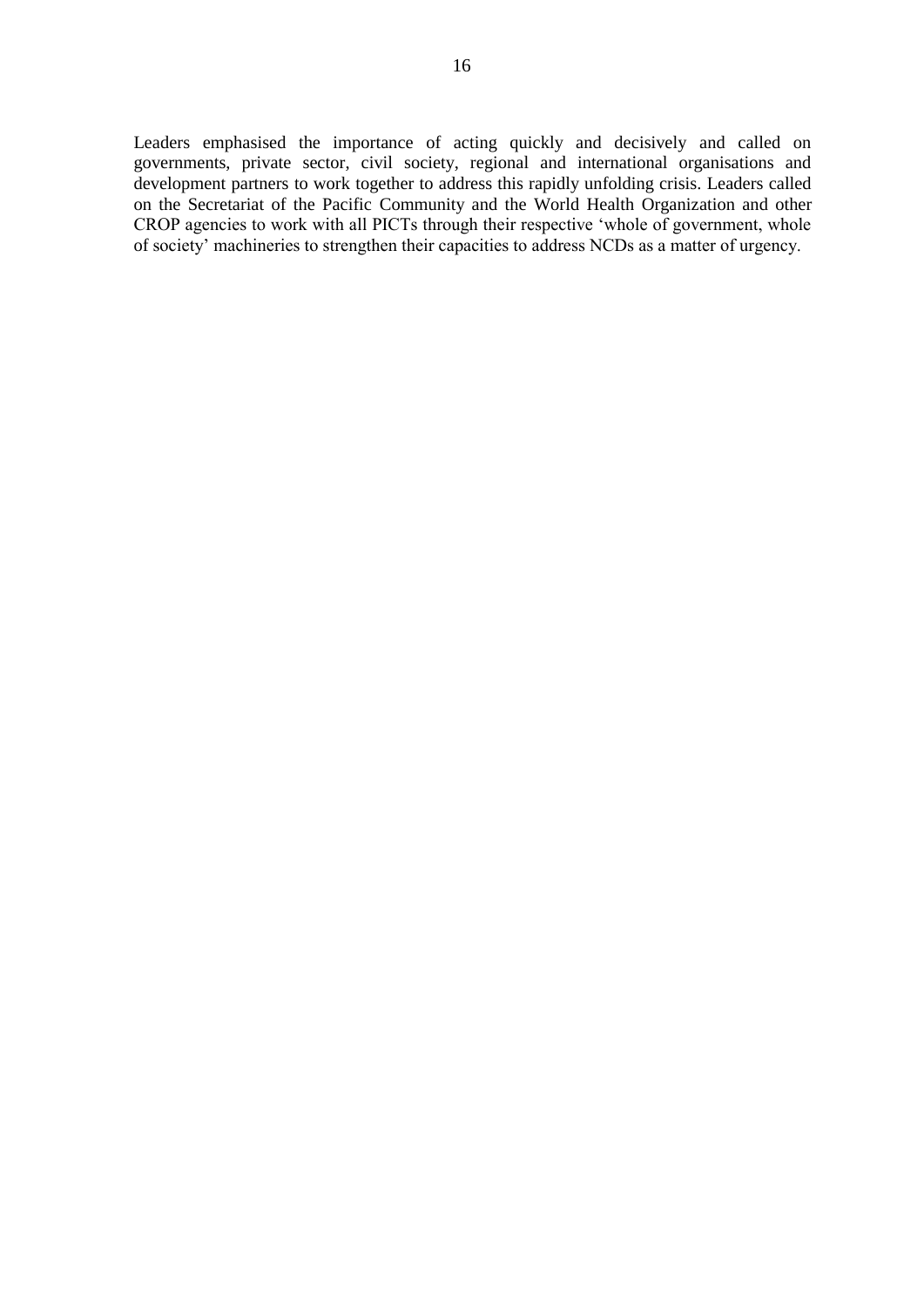#### **JOINT STATEMENT OF PACIFIC ISLANDS FORUM LEADERS AND THE SECRETARY-GENERAL OF THE UNITED NATIONS**

#### *7 September, Auckland, New Zealand*

Pacific Island Forum (PIF) Leaders and the Secretary-General of the United Nations (UN) met on 7 September 2011 during the 42<sup>nd</sup> Pacific Islands Forum in Auckland, New Zealand.

At their meeting, PIF Leaders acknowledged the valuable contribution made by the UN system in the Pacific, and welcomed the first ever attendance at the PIF by a Secretary-General of the UN.

The Secretary-General congratulated PIF Leaders on the  $40<sup>th</sup>$  Anniversary of the establishment of the PIF, and acknowledged the key role it plays in promoting sustainable development, environmental protection, good governance and peace and security through regional cooperation in the Pacific.

The Secretary General welcomed the focus at this year"s PIF on sustainable economic development.

PIF Leaders and the Secretary-General:

Emphasised the value of cooperation between the UN system and the PIF and its associated institutions, and agreed to consider ways to further strengthen this cooperation.

Agreed on the importance of sustainable economic growth in achieving the Millennium Development Goals (MDGs) in the Pacific; and discussed ways of enhancing the work of United Nations system in the region to support these efforts, including the possibility of utilising **the MDG Acceleration Framework to help identify national priorities for action in each Pacific island country.**

Discussed key challenges facing the Pacific region and stressed the role of the UN system in assisting Pacific island countries to address these challenges, including through alignment of its programmes with the objectives and priorities established in the national sustainable development strategies of Pacific island countries and under international and regional frameworks including the Barbados Programme of Action (BPOA), the Mauritius Strategy, the Istanbul Programme of Action (IPOA) and the Pacific Plan.

Stressed that climate change and ocean acidification remained the greatest threat to the livelihoods, security and well-being of the peoples of the Pacific; and reaffirmed the need for urgent international action to reduce emissions commensurate with the science and associated impacts of climate change and ocean acidification on the most vulnerable Pacific communities and peoples. They emphasised the need for an ambitious reduction of greenhouse gas emissions sufficient to enable the survival and viability of all Pacific Small Island Developing States (SIDS), and for the UNFCCC